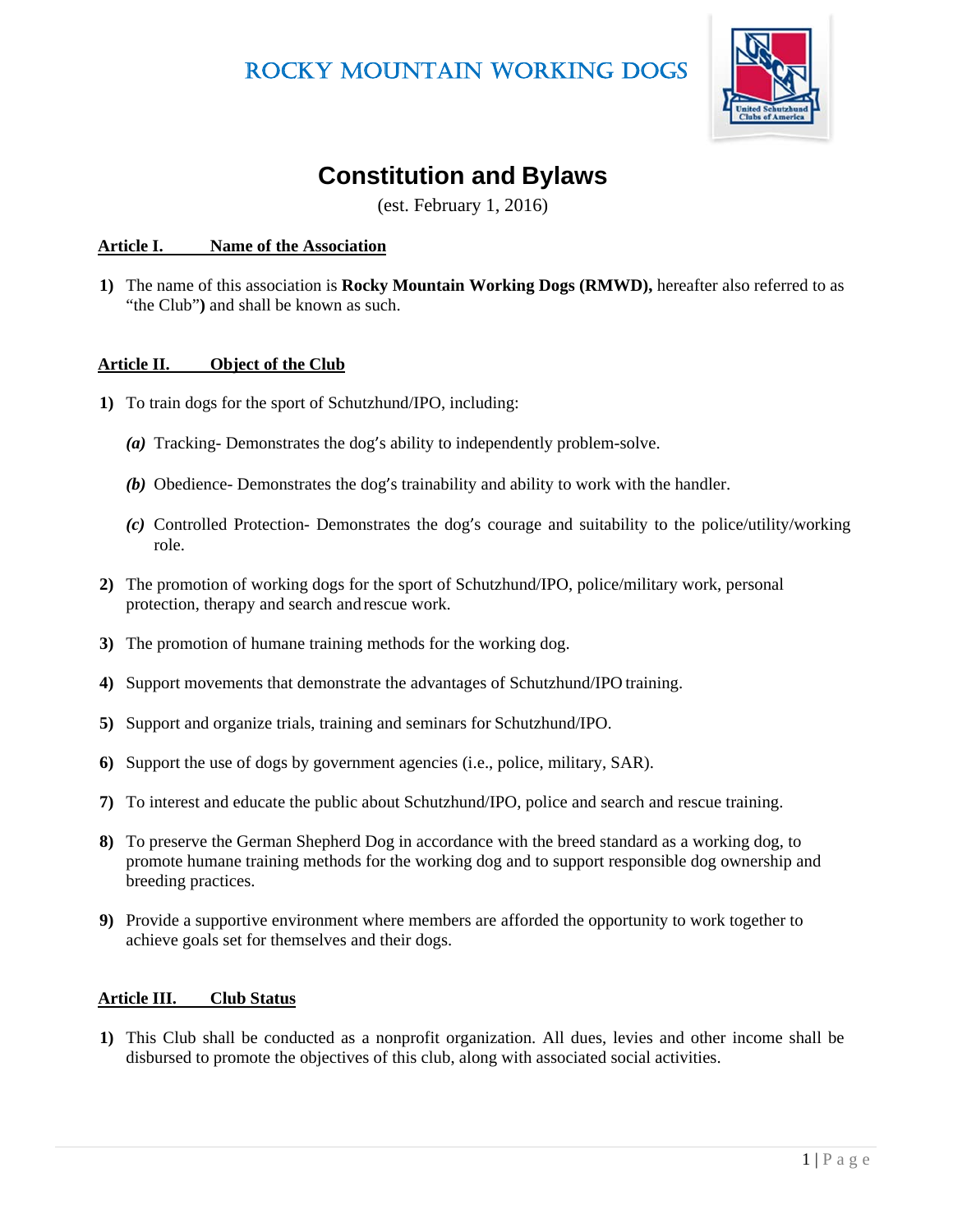

#### **Article IV. Club Dissolution**

**1)** The Club may be dissolved at any time by the written consent of two thirds (2/3) majority vote of its Active/Full Club Members in good standing. In such case, after payment of all debts and liabilities of the club, its assets and property shall go to a  $501(c)(3)$  organization.

#### **Article V. Membership**

- **1)** The Club shall consist of two types of members.
	- *(a)* Active/Full Club Members These members shall be entitled to vote, hold office and benefit in all the advantages of this organization. All active members must also be members of United Schutzhund Clubs of America (UScA) in good standing.
		- i. If not previously submitted during the mandatory six (6) month affiliation period, all Active/Full Club Members are required to complete a *Release, Waiver of Liability and Indemnity Agreement*. This form (attached in Appendix B) shall be kept on file with the Club Secretary.
	- *(b)* Affiliation Club Members These are members undergoing the mandatory six (6) month affiliation period. They shall not be entitled to vote or hold office during their affiliation period.
- **2)** Section B: Application for Affiliation Club Membership Status
	- *(a)* Visitors interested in joining RMWD are required to attend at least four (4) visitor training sessions prior to being considered as an Affiliation Club Member and issued an *Application for Affiliation Member Status of RMWD.* At the conclusion of at least four (4) visitor training sessions, it is the sole responsibility of the visitor(s) to inquire with the Board of Directors about joining RMWD. It is at the sole discretion of RMWD to issue the *Application for Affiliation Member Status of RMWD.* If RMWD determines the visitor(s) is/are not a suitable fit for RMWD for any reason, the visitor(s) will be informed of such decision.
	- *(b)* During the visitor training sessions, the Training Director will evaluate the visitor's dog(s) for the temperament, prey and defense drives. If a dog's prey and/or defense drives or temperament are not suitable for the sport of Schutzhund/IPO, the visitor will be informed of this by the Training Director and/or Board of Directors.
	- *(c)* Affiliated Club Member Applicants shall complete the *Application for Affiliation Member Status of RMWD* and undergo a mandatory six (6) month affiliation period prior to becoming an Active/Full Club member with RMWD. Applications for Affiliation Club Membership shall be submitted to the Club Secretary in writing upon forms provided (attached as Appendix A). Once RMWD receives the completed *Application for Affiliation Member Status of RMWD, the mandatory six (6) month affiliation period begins.*
	- *(d)* During the mandatory six (6) month affiliation period, Affiliation Club Members are required to attend at least 20 Club training sessions (80%).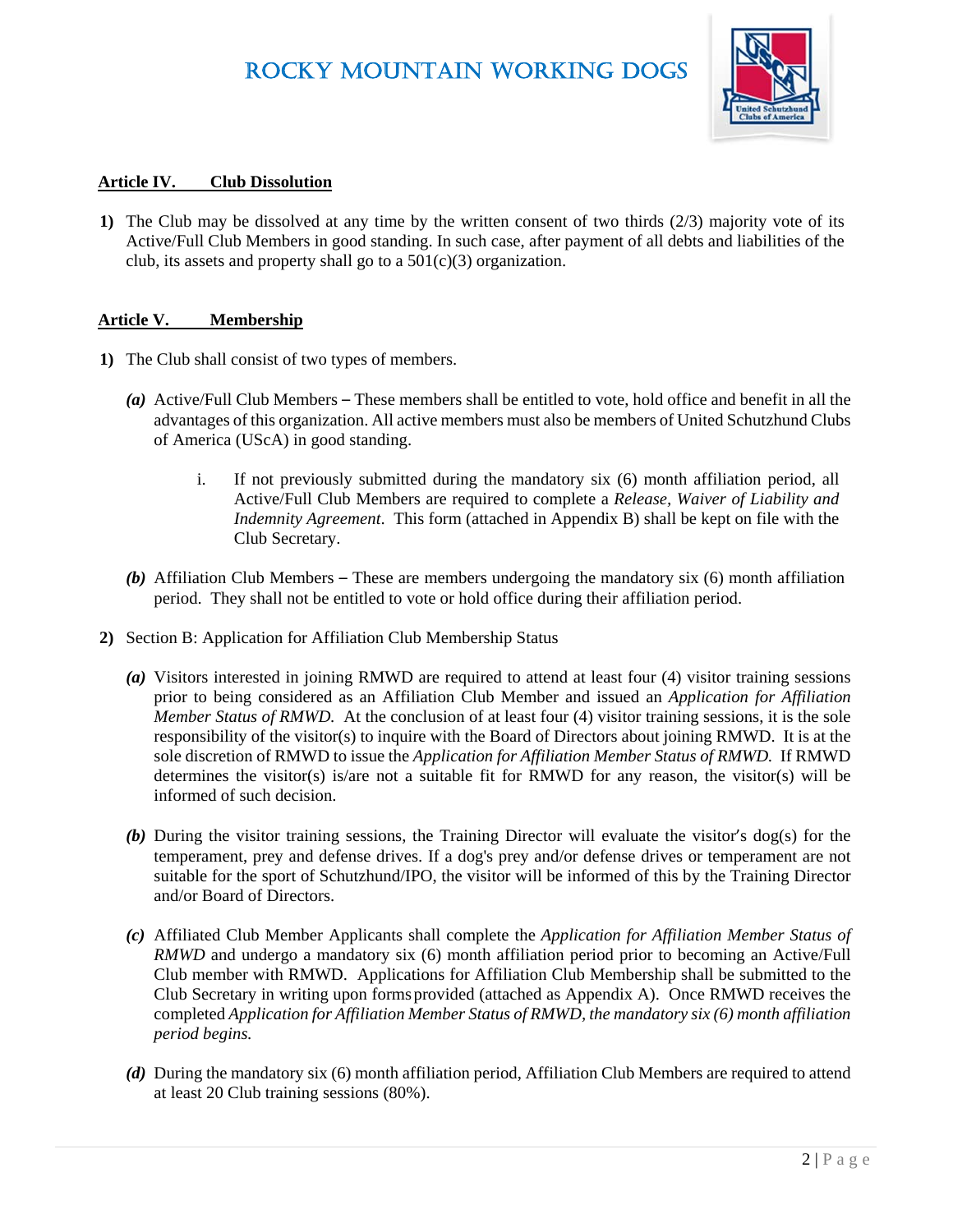

- *(e)* During the six (6) month affiliation period, the Training Director will evaluate the Affiliation Club Member applicant's dog(s) for the temperament, prey and defense drives. If a dog's prey and/or defense drives or temperament are not suitable for the sport of Schutzhund/IPO, the Affiliation Club Member applicant(s) will be informed of this by the Training Director and/or Board of Directors.
- *(f)* Upon completion of the mandatory six (6) month affiliation period, the Affiliation Club Member application shall be voted upon at the next meeting of the Club. Election to Active/Full membership of the applicant shall require approval of the Club by a minimum of a three-quarters majority of the Active/Full Members present in a secret ballot.
- *(g)* All visitors and Affiliation Club Members are required to complete a *Release, Waiver of Liability and Indemnity Agreement,* prior to entering the Club training grounds. This form (attached in Appendix B) shall be kept on file with the Club Secretary.
- **3)** Resignation
	- *(a)* Any member may resign at any time and may be deleted from the membership upon receipt of resignation, in writing, by the Secretary. NO refunds will be issued.
- **4)** Termination
	- *(a)* The RMWD Full/Active Members have the right to terminate the Affiliation Membership status or the Full/Active Membership Status, including BOD members, at any time with at least a two-thirds Full/Active Club Member majority. NO refunds will be issued.

#### **Article VI. Training**

- **1)** It is the policy of his Club for all members and guests to observe all training and trial field safety rules at all time.
- **2)** No Active/Full Club Members and/or Affiliation Club Members shall attend any training or trial under the influence of alcohol or other drugs.
- **3)** All Active/Full Club Members and Affiliation Club Members shall clean up after his/her dog(s) at all training or trialing areas.
- **4)** All Active/Full Club Members and Affiliation Club Members shall keep his/her dog(s) under control at all times.
- **5)** RMWD respectfully requests that all visitors, Affiliation Club Members and Active/Full Club Members obtain permission from the Training Director to use the tracking grounds outside of the RMWD training schedule.
- **6)** Prior to entering any trial, Active/Full Club Members and Affiliation Club Members are required to present his/her dogs to the Training Director to evaluate the dog(s) performance and determine if the dog(s) is ready to trial.
- **7)** All training times are set forth in the *Application for Affiliation Member Status of RMWD.* These training times may change at the discretion of the BOD and/or Training Director.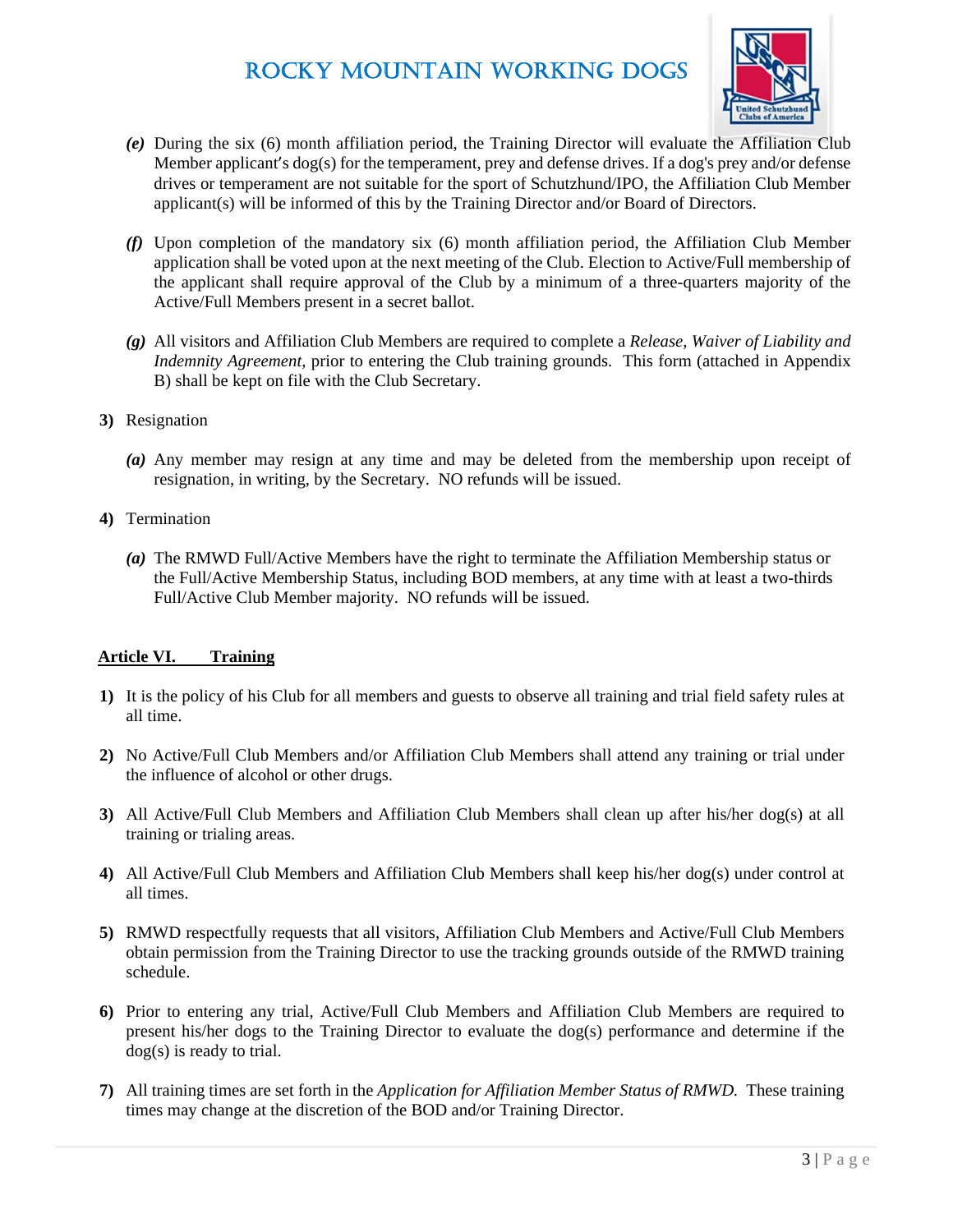

#### **Article VII. Dues and Special Levies**

- **1)** Dues and Fees
	- *(a)* The Active/Full Club Membership dues, for one person with one dog, are **\$450.00** per year payable within 30 days of being voted as an Active/Full Club member of RMWD and due before March 1<sup>st</sup> of ever year thereafter. The Active/Full Club Membership dues are utilized for club equipment, field maintenance, indoor training facility maintenance, portable restrooms, decoy equipment, trials/seminars, etc.
	- *(b)* There is an extra dog fee **(\$150.00 per dog)** for Active/Full Club members of RMWD wishing to work/train more than one dog in Schutzhund/IPO.
	- *(c)* There is a training fee **(\$10.00 per dog per training day)** for all visitors, Affiliated Club Members (during the mandatory six-month affiliation period) and/or non-RMWD members who wish to guest train with RMWD and/or have a new dog or puppy evaluated by the Training Director.
	- *(d)* If accepted as an Active/Full Club Member, those fees paid during the mandatory six (6) month affiliation period by the Affiliated Club Member shall be applied to the annual club dues for the remainder of the current year. The remainder of the annual dues for the current year shall be due within 30 days upon acceptance as an Active/Full Club Member. Active/Full Club Membership annual dues are payable as described above in Article VII, Section 1(a)/(b).
	- *(e)* There are NO refunds of Active/Full Club Membership or Affiliation Membership dues.
	- *(f)* Active/Full Club Membership dues are to be paid before March 1st of each year. A photocopy of a UScA membership card showing the expiration date shall be included when membership dues are paid. Active/Full Club Members joining after March 1<sup>st</sup> of a given year can be assessed a prorated amount of the annual club membership dues, payable within 30 days, at the discretion of the BOD.
	- *(g)* Active/Full Club Members are required to be members in good standing of the United Schutzhund Clubs of America (UScA) at all times. There is an annual UScA membership fee, determined by UScA, which covers UScA membership dues for one year and includes a subscription to the magazine Schutzhund USA. **The UScA membership fees are NOT included in the RMWD annual membership dues.**
	- *(h)* Active/Full RMWD Club Members are responsible to keep their UScA membership current and on file with the RMWD Club Secretary.
- **2)** Special Levies
	- *(a)* The RMWD Board of Directors and Active/Full Club membership may approve, by a majority twothirds vote, the collection of special equal levies against the membership, to meet the expenses of the club.
- **3)** Nonpayment of Dues or Special Levies
	- *(a)* An Active/Full Club Member whose dues remain unpaid one (1) month after the March due date of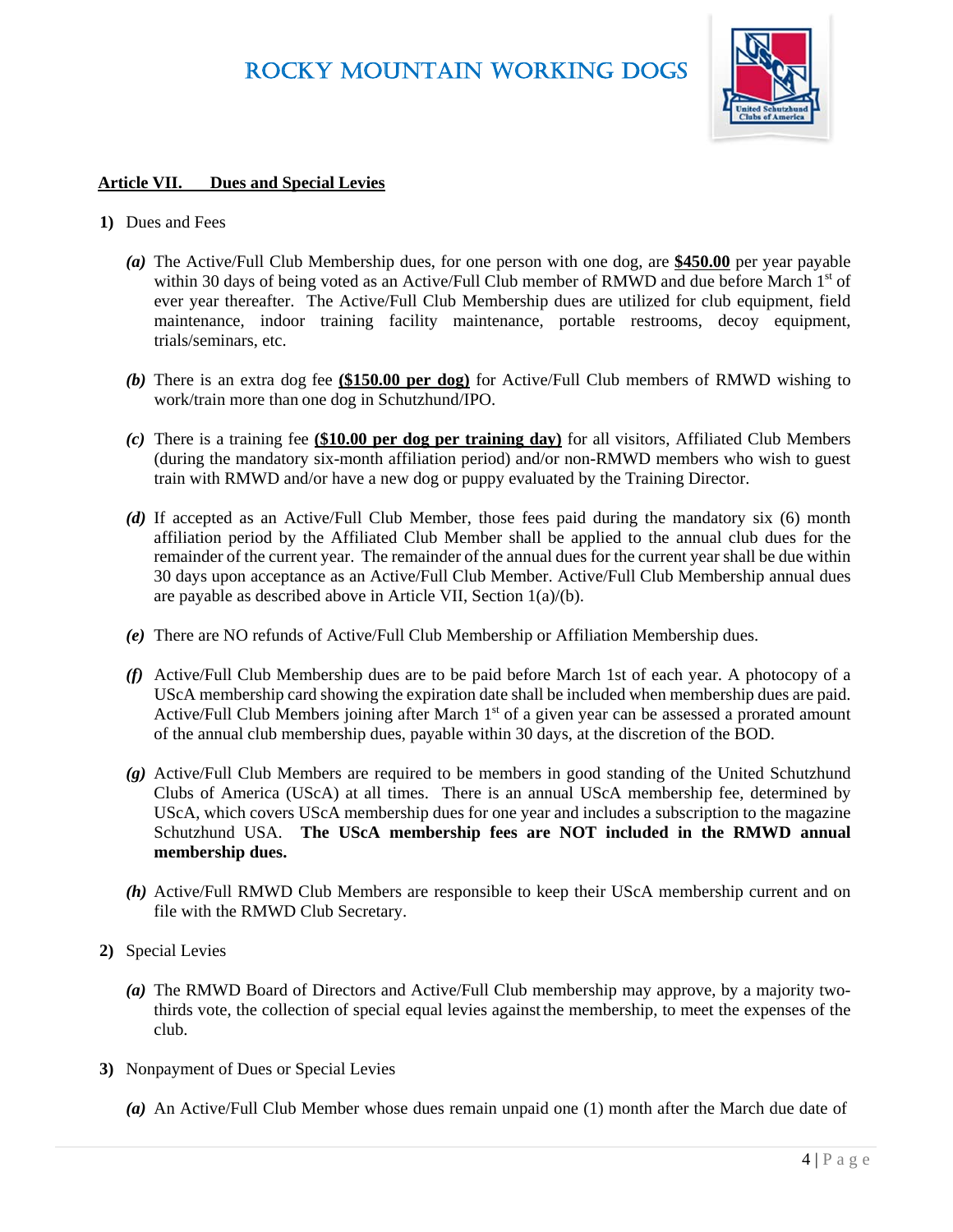

each calendar year, shall be notified in writing by the Club Secretary/Treasurer. If said dues remain unpaid for another thirty (30) days, the membership shall be automatically suspended. If said dues remain unpaid for another sixty (60) days, the membership shall be automatically terminated.

- *(b)* Any Active/Full Club Member whose share of a special levy remains unpaid for one (1) month after approval by RMWD Board of Directors and Active/Full Club membership vote shall be so notified in writing by the Secretary/Treasurer. If said levy remains unpaid for another thirty (30) days, the member shall be automatically suspended. If said levy remains unpaid for another sixty (60) days, the member shall be automatically terminated.
- *(c)* If an Active/Full Club membership is terminated for either of the above reasons, he/she shall complete the *Application for Affiliation Member Status of RMWD* and undergo a mandatory six (6) month affiliation period prior to becoming an Active/Full Club member with RMWD.

#### **Article VIII. Board of Directors**

- **1)** The control and management of the affairs of the Club shall be vested in the Board of Directors, consisting of at least five (5) but not more than nine (9) members.
	- *(a)* The Board of Directors shall consist of:
		- ii. President
		- iii. Vice President
		- iv. Secretary/Treasurer
		- v. Sergeant at Arms
		- vi. Director at Large who shall be elected from the Active Members.
		- vii. In addition, the elected Board of Directors shall appoint a Training Director, for an indefinite term, who shall also be a voting member of the Board of Directors.
	- *(a)* Regular meetings of the Board of Directors shall be called by the President at least quarterly. Board meetings may precede or follow regular general membership meetings.
	- *(b)* Special meetings of the Board of Directors shall be called by the President or at least three Directors acting in concert.
	- *(c)* A majority of the Board of Directors in office being present shall constitute a quorum to conduct regular business. The Board shall have the power to fill any vacancy that may occur between elections except that of President.
	- *(d)* The Secretary/Treasurer shall keep minutes of the Board of Directors meeting, which shall be available to any Active/Full Club member at any time.
	- *(e)* The Board of Directors shall have general supervision over all disbursements of the Secretary/Treasurer and shall appoint an auditing committee to consist of three (3) Active/Full Club members of the Board of Directors who shall audit accounts and records annually and prior to all elections.
	- *(f)* The Board of Directors shall have the power to appoint committees and assistant officers from among the Active/Full Club membership.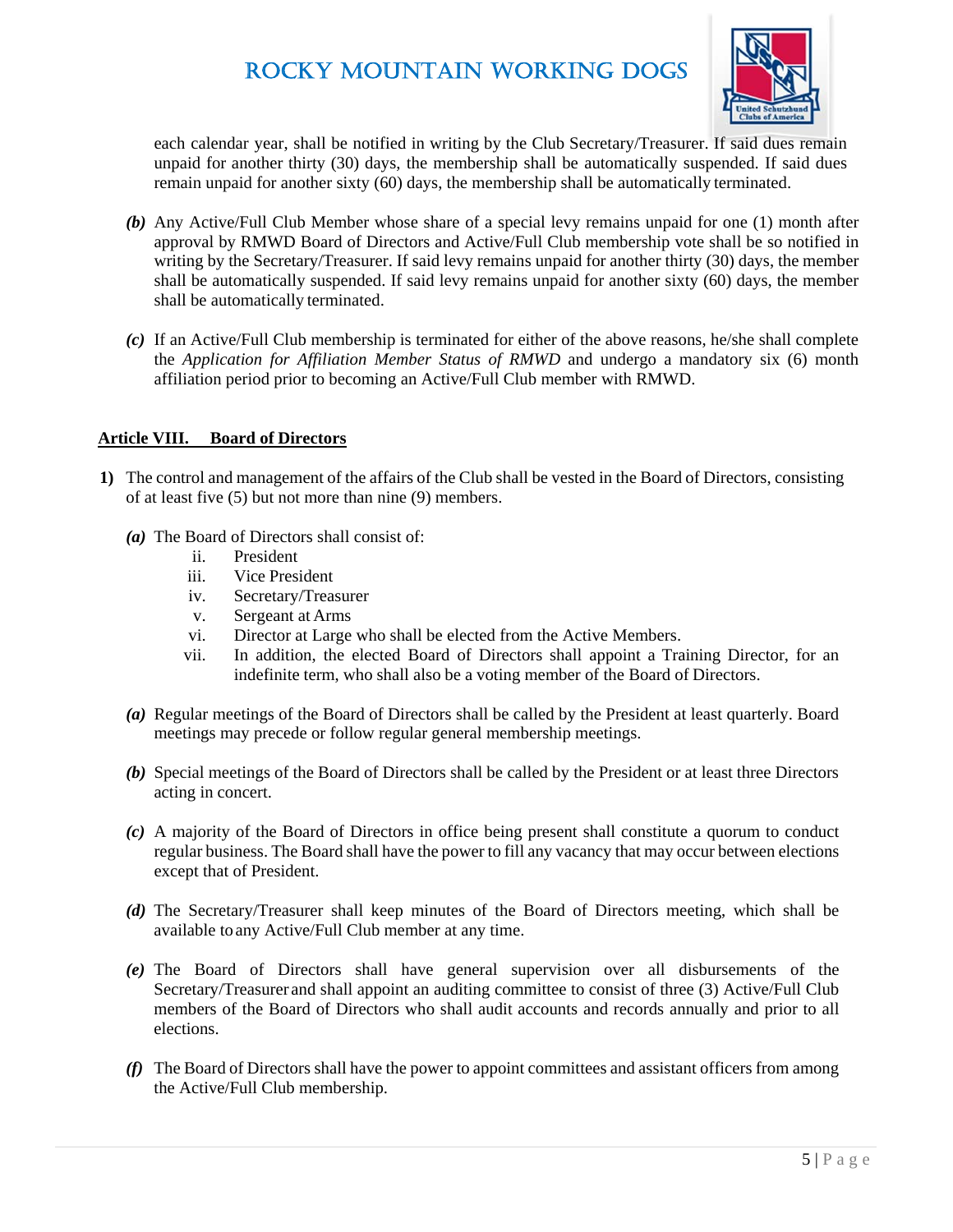

*(g)* The Club shall hold at least one (1) annual Board of Directors meeting to conduct club business, review proposed bylaw changes, review membership, review club financials, proposed trial dates, etc.

#### **Article IX. Officers and their responsibilities**

- **1) President**  The President shall preside at all meetings and act as the chief executive of the Club. He/she shall be a member of all committees.
- **2) Vice President** The Vice President shall in the absence of the President, perform all the duties of the President.
- **3) Secretary/Treasurer**  The Secretary/Treasurer shall have charge of all correspondence, keep the records and roll of members, the minutes of meetings and Board meetings, and election results. He/she shall receive, collect, and disburse all funds of the Club. Disbursements shall be made only by signed vouchers, which shall be kept as a part of a permanent record system, which shall include an account book of receipts and disbursements. He/she shall render a formal statement regarding the club funds annually and informally at all regular meetings.
- **4) Sergeant-at-Arms**  The Sergeant-at-Arms shall be in charge of maintaining all equipment used in the training program, and all Club property, with the assistance by the remaining appointed Board of Directors. He/she shall provide or otherwise arrange for various equipment necessary to keep the training program operating. He/she shall officially greet visitors and control their location and movements at the training grounds while dogs are in training. He/she shall also answer questions, offer explanations and in general provide good relations for the interested public. He/she shall require any and/or all visitors of the Club including but not limited to any Affiliation Club Members to complete a *Release, Waiver of Liability and Indemnity Agreement,* prior to entering the Club training grounds.

#### **Article X. Annual Meetings of the Club**

- **1)** The Club shall hold at least two (2) annual Active/Full Member club meetings per year to nominate/elect officers, vote on proposed Constitution and Bylaw changes and conduct club business. All Active/Full members of the club in good standing will be invited to participate in the annual meetings. The annual Officers and Directors election meeting is to be held in November of each year as further described below in Article XI, Section 1.
- **2)** The Club shall hold at least one (1) annual Board of Directors meeting as described above in Article VIII, Section  $1(g)$ .

#### **Article XI. Election of Officers and Directors**

**1)** The Officers and Directors shall be elected by the Active/Full Club Members (in good standing) for a term of one (1) year by secret ballot. The number of Directors at Large to be nominated and elected shall be limited to the number in office prior to such meeting. All Officers and Directors shall assume office immediately after the election results are known. Each Active/Full Club member may vote for only one (1) nominee for each office. The annual Officers and Directors election meeting is to be held in November of each year.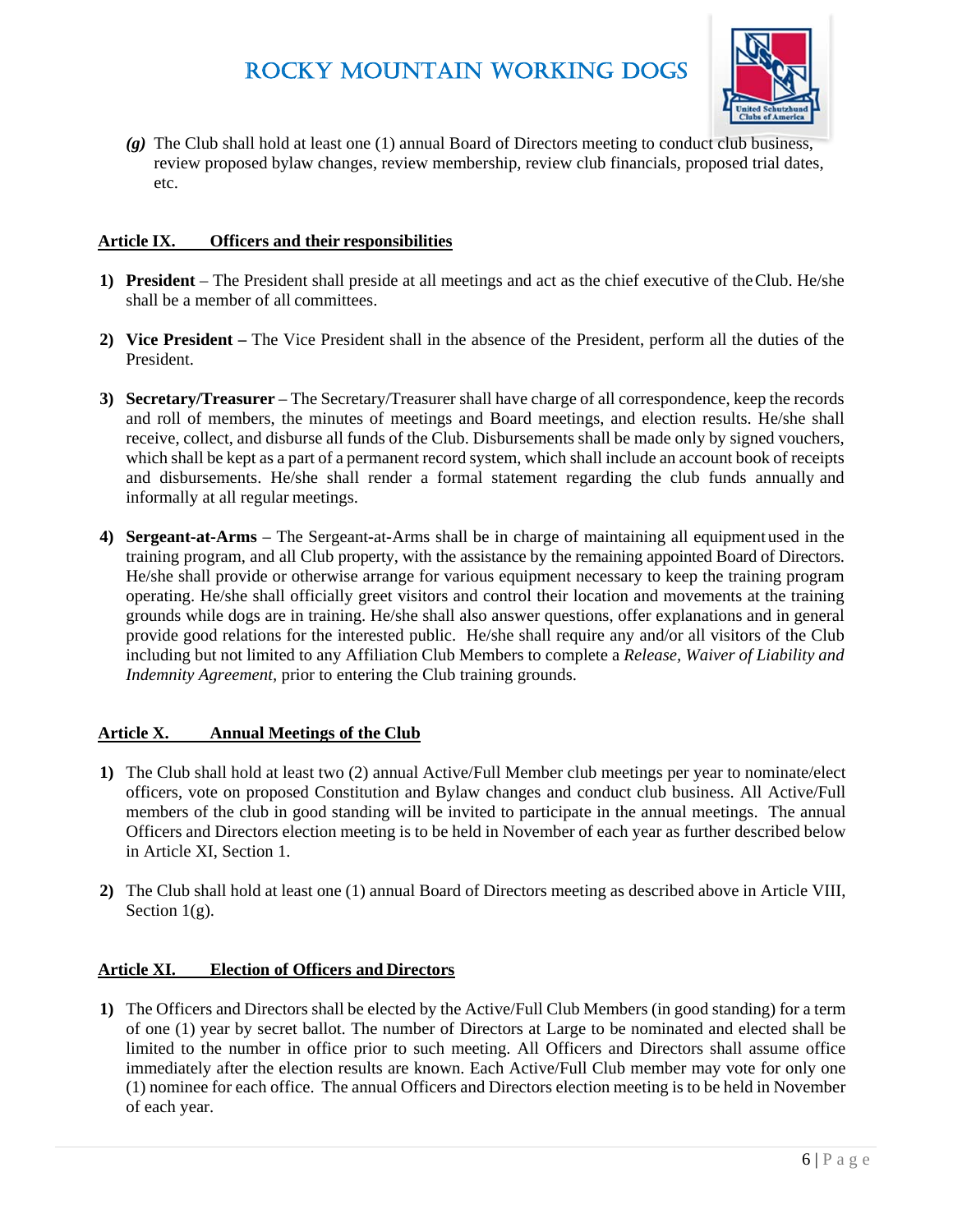

- *(a)* Nominations for Officers and Directors shall be made from the active membership at one of the annual Active/Full Club Member meetings. All nominations must be seconded. Prior to the election, the Secretary/Treasurer shall receive a consent to hold office from all nominees, this may be written or verbal.
- *(b)* Any Active/Full Club Member whose membership fees or levies remain unpaid on election day shall be disqualified from voting or holding office.

#### **Article XII. Parliamentary Authority**

**1)** The current edition of "Sturgis" shall govern this association in all parliamentary situations that are not covered in the law, or in these constitution and bylaws, or adopted rules. In case of conflict between the provisions of the constitution and bylaws and the parliamentary provisions of 'Sturgis' the provisions of these constitution and bylaws shall prevail.

#### **Article XIII. Constitutional Amendments**

- **1)** The Constitution and Bylaws may be amended, altered or repealed by a two-thirds (2/3) vote of the Active/Full Club Members (in good standing).
- **2)** Any proposed changes to the Constitution and Bylaws shall be approved by the Board of Directors and then distributed to the Active/Full Club Membership in advance of the next Active/Full Club Member meeting. The proposed changes and their effective date shall be formerly read at that Active/Full Club Member meeting and can be approved at the same meeting.

#### **Article XIV. Training Director**

- **1)** A Training Director shall be appointed for an indefinite term, by the Board of Directors.
- **2)** He/she shall fulfill all requirements to maintain a satisfactory and successful training program.
- **3)** He/she shall be in charge of all club activities at the training grounds during normal training hours.
	- *(a)* The training grounds include both the tracking, obedience and protection fields
- **4)** He/she shall be a member of the club.
- **5)** The Training Director is a member of the Board of Directors by appointment; should he/she already be holding office, the Assistant Training Director would then become the appointed Board of Directors member. The Assistant Training Director, any assistants, trainer or helpers shall not be reimbursed for club activities.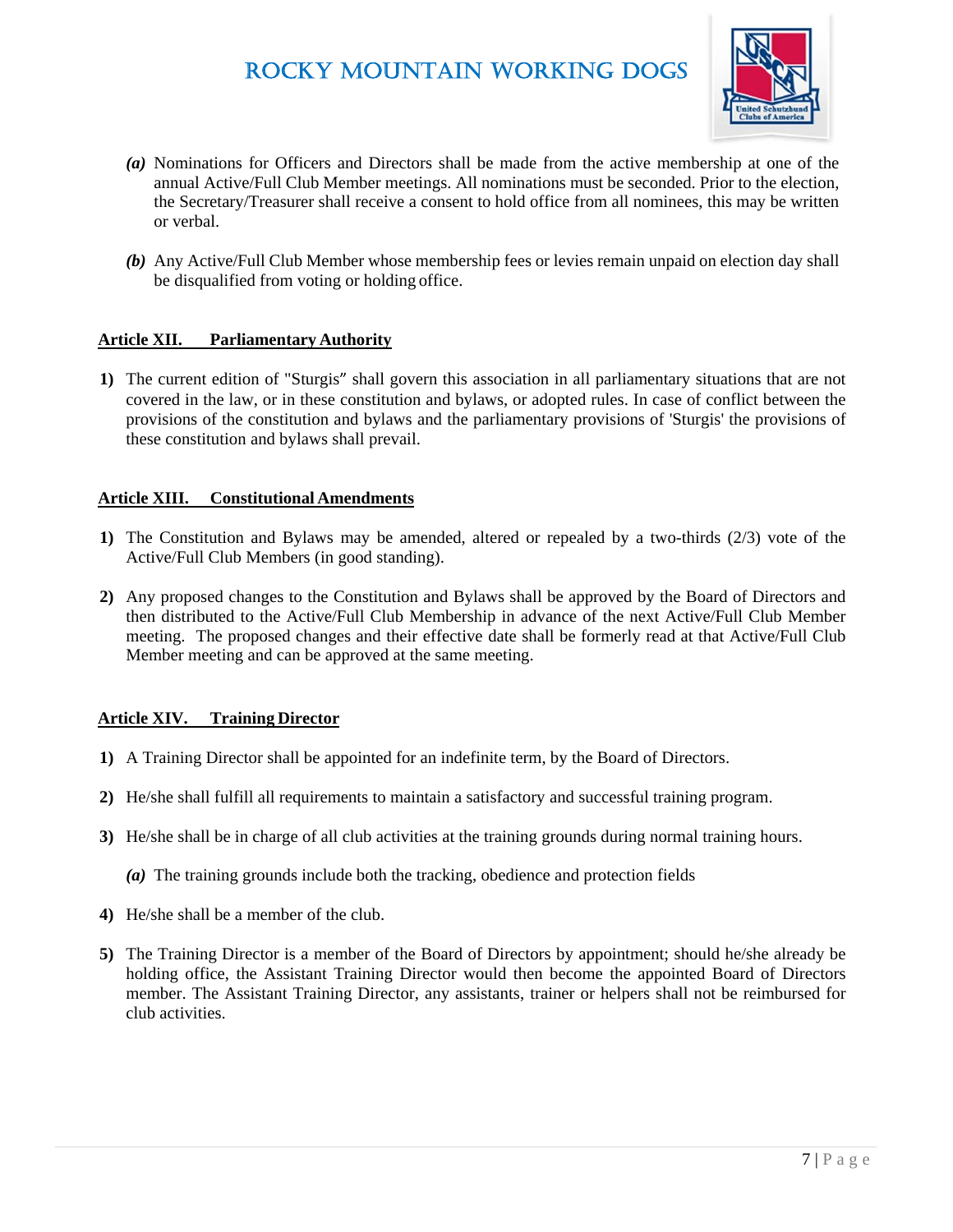

#### **Article XV. Empowered Representative**

- **1)** This club at each annual meeting will elect from the general membership one (1) person who will be the club delegate to the parent organization, the United Schutzhund Clubs of America (UScA).
	- *(a)* This delegate must be an Active/Full member in good standing with club; he/she must not have any disciplinary action pending from the UScA. All dues payable to both this club and the UScA must be paid in full at the time of appointment.
	- *(b)* This delegate must be empowered to represent the Club in all matters, as he/she will be a member of the Board of Directors of the UScA.
	- *(c)* This delegate will begin his/her one (1) year as the Club's empowered representative to the Board of Directors of the UScA effective with the annual meeting of the UScA.

#### **Article XVI. Clubs Dues to the United Schutzhund Clubs of America**

**1)** The club must pay to UScA, an annual fee as prescribed by that organization, by June 1st.

With the signing of my name, I agree that I have read and fully understand the expectations and requirements of being a member of RMWD. I also attest, with my signature, that I understand and agree that if I choose to act in a manner that is unbecoming or in violation of the Constitution and Bylaws of RMWD, that disciplinary actions shall be set into motion as outlined in the Constitution and Bylaws, which shall include, but not be limited to, suspension or expulsion from RMWD.

#### **Applicant:**

| Signature                                            | <b>Printed Name</b> | Date |
|------------------------------------------------------|---------------------|------|
| Board of Director Member (at least two BOD members): |                     |      |
| Signature                                            | <b>Printed Name</b> | Date |
| Signature                                            | <b>Printed Name</b> | Date |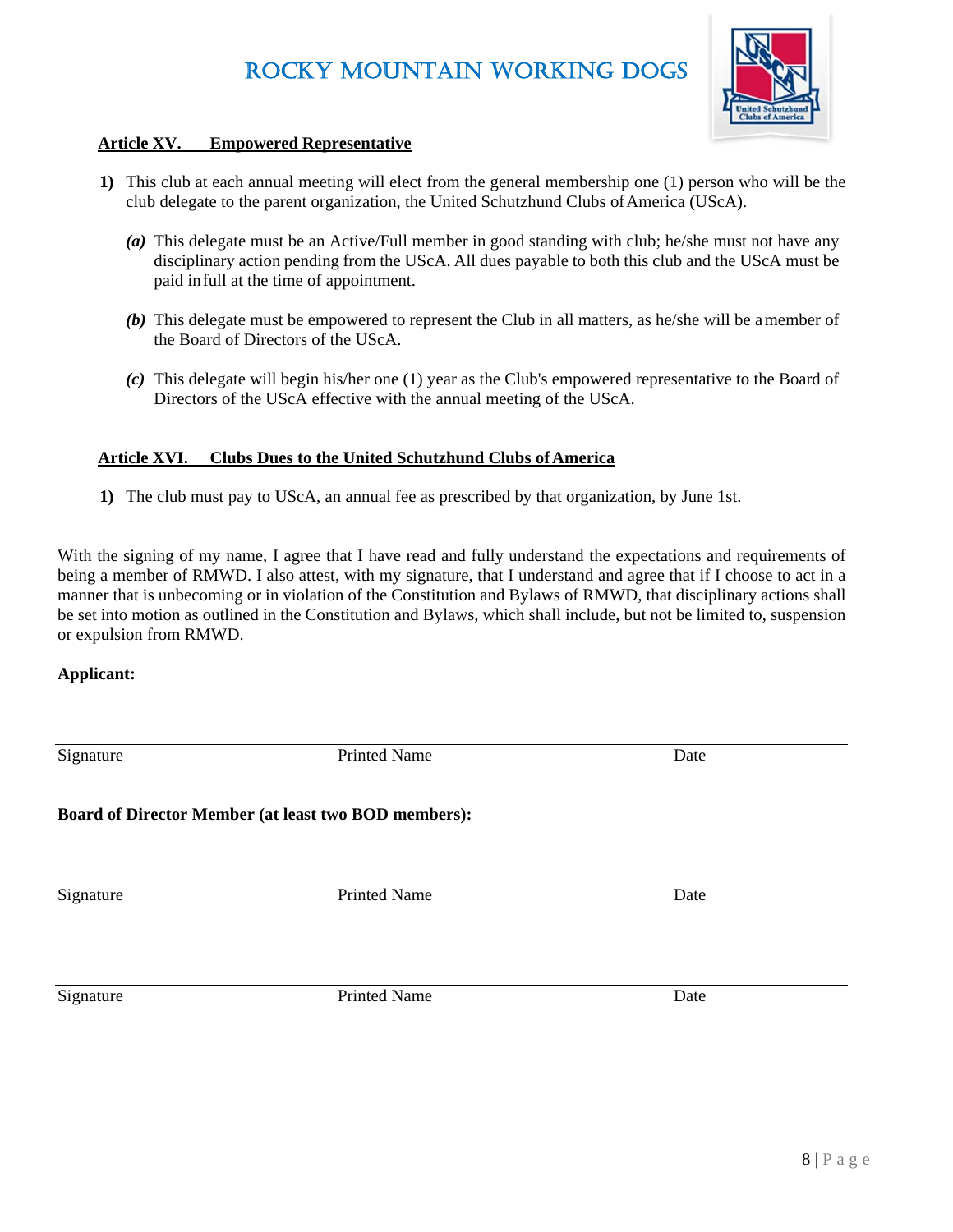

### **APPENDIX A**

## **AFFILIATION MEMBERSHIP APPLICATION**